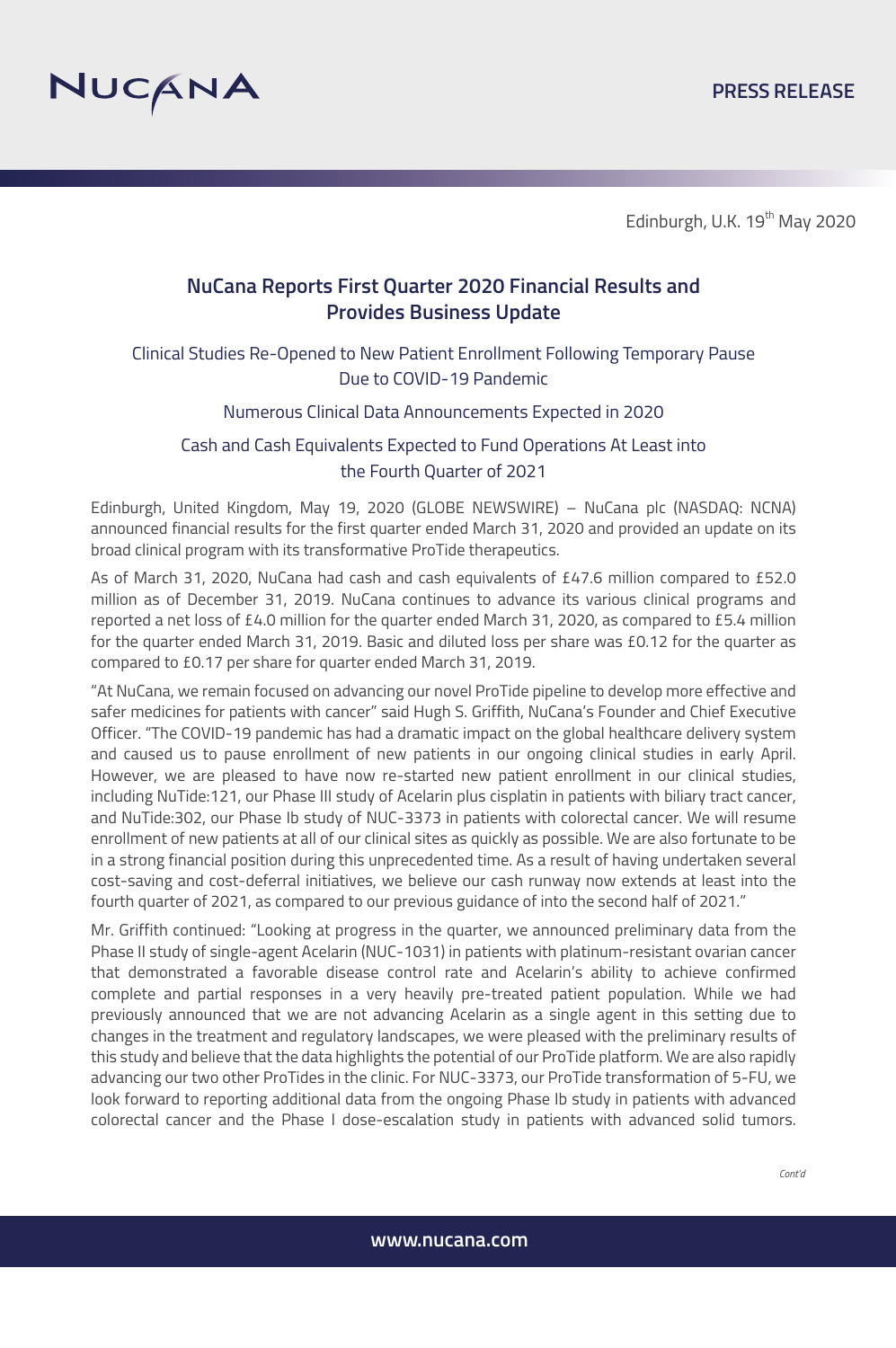

For our third ProTide, NUC-7738, a transformation of a novel nucleoside analog, 3'-deoxyadenosine, we expect to announce the first clinical data from the ongoing Phase I study in patients with advanced solid tumors later this year."

Mr. Griffith concluded: "COVID-19 has had a dramatic and profound impact on healthcare systems worldwide. Despite these challenges, we are greatly encouraged by how our employees, investigators and other key stakeholders have adapted to this situation, responded positively and continued to drive our development programs forward."

## **Anticipated 2020 Milestones**

- Acelarin is NuCana's ProTide transformation of gemcitabine. In 2020, NuCana expects to:
	- o Drive enrollment in the Phase III study of Acelarin combined with cisplatin as a first-line treatment for patients with advanced biliary tract cancer.
- NUC-3373 is NuCana's second ProTide in clinical development, a transformation of the active anti-cancer metabolite of 5-FU. In 2020, NuCana expects to:
	- o Report data from the ongoing Phase Ib study (NuTide:302) of NUC-3373 in patients with advanced colorectal cancer and establish the recommended Phase II dose of NUC-3373 in combination with other agents with which 5-FU is typically combined, including leucovorin, oxaliplatin and irinotecan.
	- o Contingent on regulatory guidance and other factors, initiate a Phase II/III study of NUC-3373 in combination with other agents for patients with colorectal cancer.
	- o Report data from the ongoing Phase I study (NuTide:301) of NUC-3373 in patients with advanced solid tumors.
- NUC-7738 is NuCana's ProTide transformation of a novel nucleoside analog, 3'-deoxyadenosine. In 2020, NuCana expects to:
	- o Report data from the Phase I study (NuTide:701) of NUC-7738 in patients with advanced solid tumors.

## **About NuCana plc**

NuCana is a clinical-stage biopharmaceutical company focused on significantly improving treatment outcomes for cancer patients by applying our ProTide technology to transform some of the most widely prescribed chemotherapy agents, nucleoside analogs, into more effective and safer medicines. While these conventional agents remain part of the standard of care for the treatment of many solid and hematological tumors, their efficacy is limited by cancer cell resistance mechanisms and they are often poorly tolerated. Utilizing our proprietary technology, we are developing new medicines, ProTides, designed to overcome key cancer resistance mechanisms and generate much higher concentrations of anti-cancer metabolites in cancer cells. Our most advanced ProTide candidates, Acelarin and NUC-3373, are new chemical entities derived from the nucleoside analogs gemcitabine and 5-fluorouracil, respectively, two widely used chemotherapy agents. Acelarin is currently being evaluated in four clinical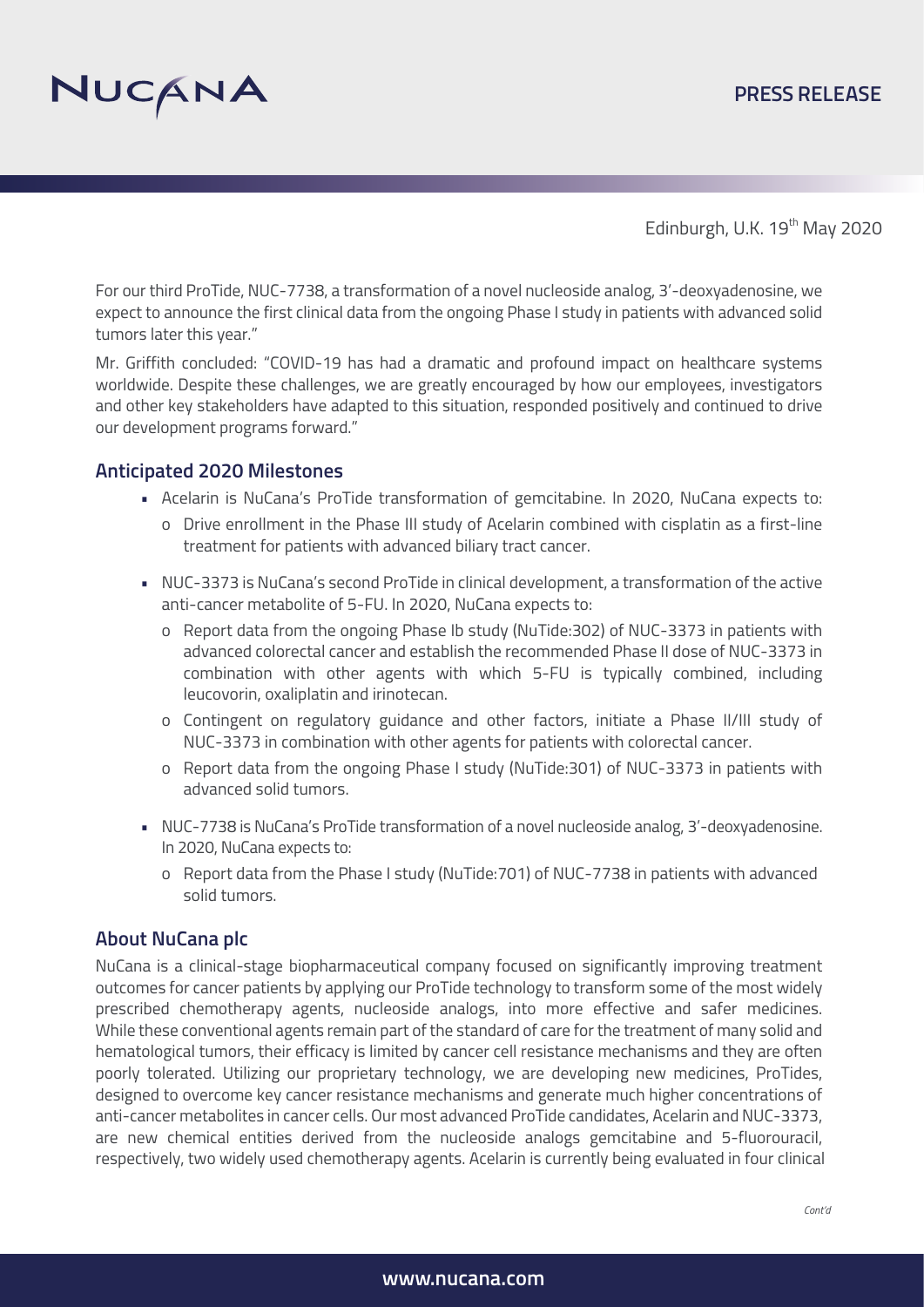

studies, including a Phase III study for patients with biliary tract cancer, a Phase Ib study for patients with biliary tract cancer, a Phase II study for patients with platinum-resistant ovarian cancer and a Phase III study for patients with metastatic pancreatic cancer for which enrollment has been suspended. NUC-3373 is currently in a Phase I study for the potential treatment of a wide range of advanced solid tumors and a Phase Ib study for patients with previously treated metastatic colorectal cancer. Our third ProTide, NUC-7738, is a transformation of a novel nucleoside analog (3'-deoxyadenosine) and is in a Phase I study for patients with advanced solid tumors.

## **Forward-Looking Statements**

This press release may contain "forward‐looking" statements within the meaning of the Private Securities Litigation Reform Act of 1995 that are based on the beliefs and assumptions and on information currently available to management of NuCana plc (the "Company"). All statements other than statements of historical fact contained in this press release are forward-looking statements, including statements concerning the amount and sufficiency of the Company's current cash and cash equivalents to fund its planned operations at least into the fourth quarter of 2021; the Company's planned and ongoing clinical studies for the Company's product candidates and the potential advantages of those product candidates, including Acelarin, NUC-3373 and NUC-7738; the initiation, enrollment, timing, progress, release of data from and results of those planned and ongoing clinical studies; the impact of COVID-19 on its preclinical studies, clinical studies, business, financial condition and results of operations; the Company's goals with respect to the development and potential use, if approved, of each of its product candidates; and the utility of prior non-clinical and clinical data in determining future clinical results. In some cases, you can identify forward-looking statements by terminology such as "may," "will," "should," "expects," "plans," "anticipates," "believes," "estimates," "predicts," "potential" or "continue" or the negative of these terms or other comparable terminology. Forward-looking statements involve known and unknown risks, uncertainties and other factors that may cause the Company's actual results, performance or achievements to be materially different from any future results, performance or achievements expressed or implied by the forward-looking statements. These risks and uncertainties include, but are not limited to, the risks and uncertainties set forth in the "Risk Factors" section of the Company's Annual Report on Form 20-F for the year ended December 31, 2019 filed with the Securities and Exchange Commission ("SEC") on March 10, 2020, and subsequent reports that the Company files with the SEC. Forward-looking statements represent the Company's beliefs and assumptions only as of the date of this press release. Although the Company believes that the expectations reflected in the forward-looking statements are reasonable, it cannot guarantee future results, levels of activity, performance or achievements. Except as required by law, the Company assumes no obligation to publicly update any forward‐looking statements for any reason after the date of this press release to conform any of the forward-looking statements to actual results or to changes in its expectations.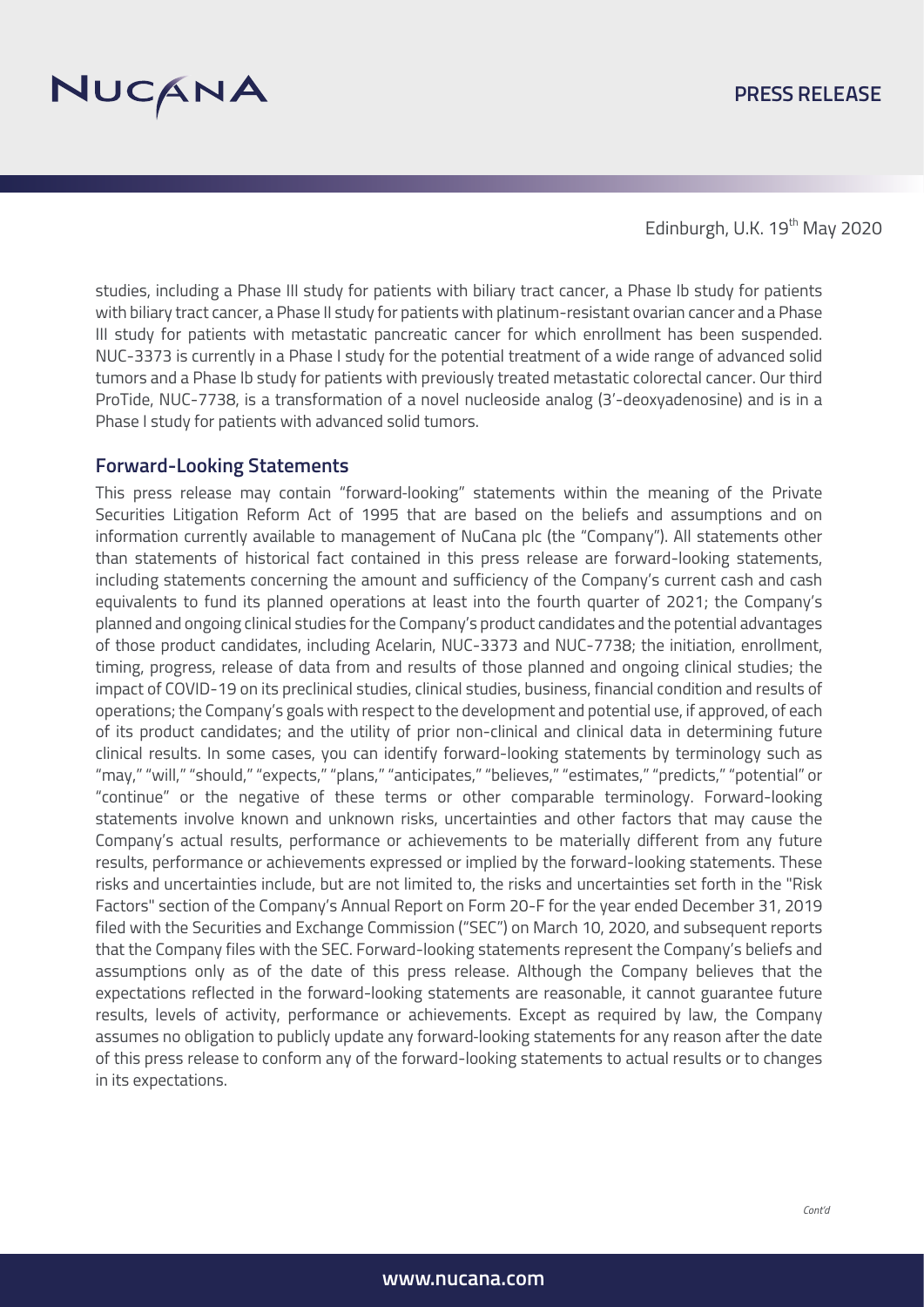

# **Unaudited Condensed Consolidated Statements of Operations**

|                                     | For the Three Months Ended March 31,  |          |
|-------------------------------------|---------------------------------------|----------|
|                                     | 2020                                  | 2019     |
|                                     | (in thousands, except per share data) |          |
|                                     | f                                     | f        |
| Research and development expenses   | (5,938)                               | (4,350)  |
| Administrative expenses             | (1,609)                               | (1, 346) |
| Net foreign exchange gains (losses) | 2,127                                 | (979)    |
| <b>Operating loss</b>               | (5,420)                               | (6, 675) |
| Finance income                      | 144                                   | 318      |
| Loss before tax                     | (5, 276)                              | (6, 357) |
| Income tax credit                   | 1,310                                 | 1,000    |
| Loss for the period                 | (3,966)                               | (5, 357) |
| Basic and diluted loss per share    | (0.12)                                | (0.17)   |

*Cont'd*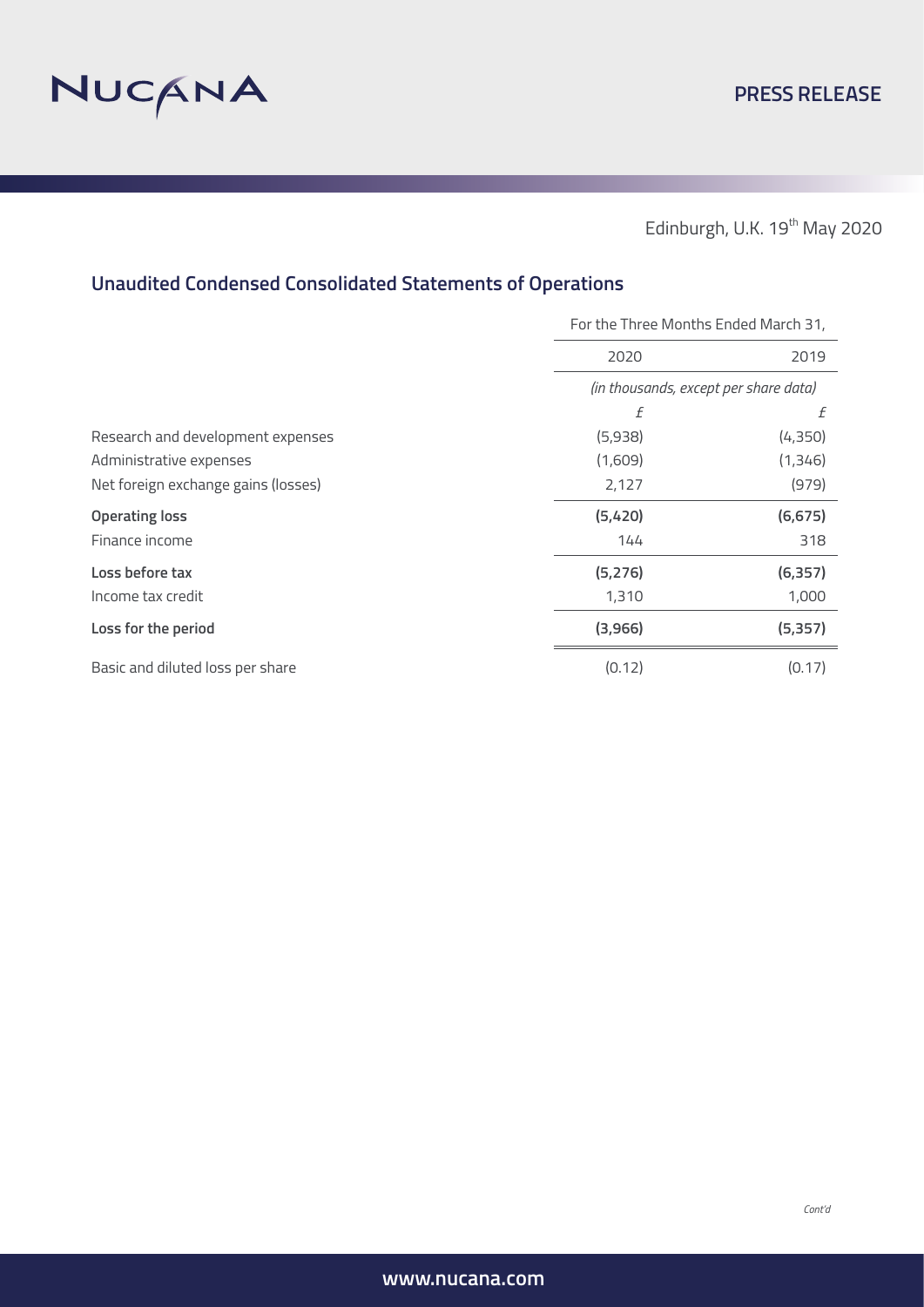

Edinburgh, U.K.  $19^{th}$  May 2020

# **Unaudited Condensed Consolidated Statements of Financial Position**

|                                                            | March 31, 2020 | December 31, 2019 |
|------------------------------------------------------------|----------------|-------------------|
|                                                            | (in thousands) |                   |
|                                                            | £              | $\boldsymbol{f}$  |
| <b>Assets</b>                                              |                |                   |
| <b>Non-current assets</b>                                  |                |                   |
| Intangible assets                                          | 4,246          | 3,960             |
| Property, plant and equipment<br>Deferred tax asset        | 1,018<br>44    | 1,109<br>46       |
|                                                            |                |                   |
|                                                            | 5,308          | 5,115             |
| <b>Current assets</b>                                      |                |                   |
| Prepayments, accrued income and other receivables          | 4,290          | 4,710             |
| Current income tax receivable                              | 9,797          | 8,481             |
| Cash and cash equivalents                                  | 47,600         | 51,962            |
|                                                            | 61,687         | 65,153            |
| <b>Total assets</b>                                        | 66,995         | 70,268            |
| <b>Equity and liabilities</b>                              |                |                   |
| <b>Capital and reserves</b>                                |                |                   |
| Share capital and share premium                            | 80,840         | 80,840            |
| Other reserves                                             | 63,614         | 62,737            |
| Accumulated deficit                                        | (84,021)       | (80,055)          |
| Total equity attributable to equity holders of the Company | 60,433         | 63,522            |
| <b>Non-current liabilities</b>                             |                |                   |
| Provisions                                                 | 26             | 26                |
| Lease liabilities                                          | 485            | 538               |
|                                                            | 511            | 564               |
|                                                            |                |                   |
| <b>Current liabilities</b>                                 |                |                   |
| Trade payables                                             | 2,456          | 2,412             |
| Payroll taxes and social security<br>Lease liabilities     | 148            | 160               |
| Accrued expenditure                                        | 258<br>3,189   | 268<br>3,342      |
|                                                            | 6,051          | 6,182             |
| <b>Total liabilities</b>                                   | 6,562          | 6,746             |
|                                                            |                |                   |
| <b>Total equity and liabilities</b>                        | 66,995         | 70,268            |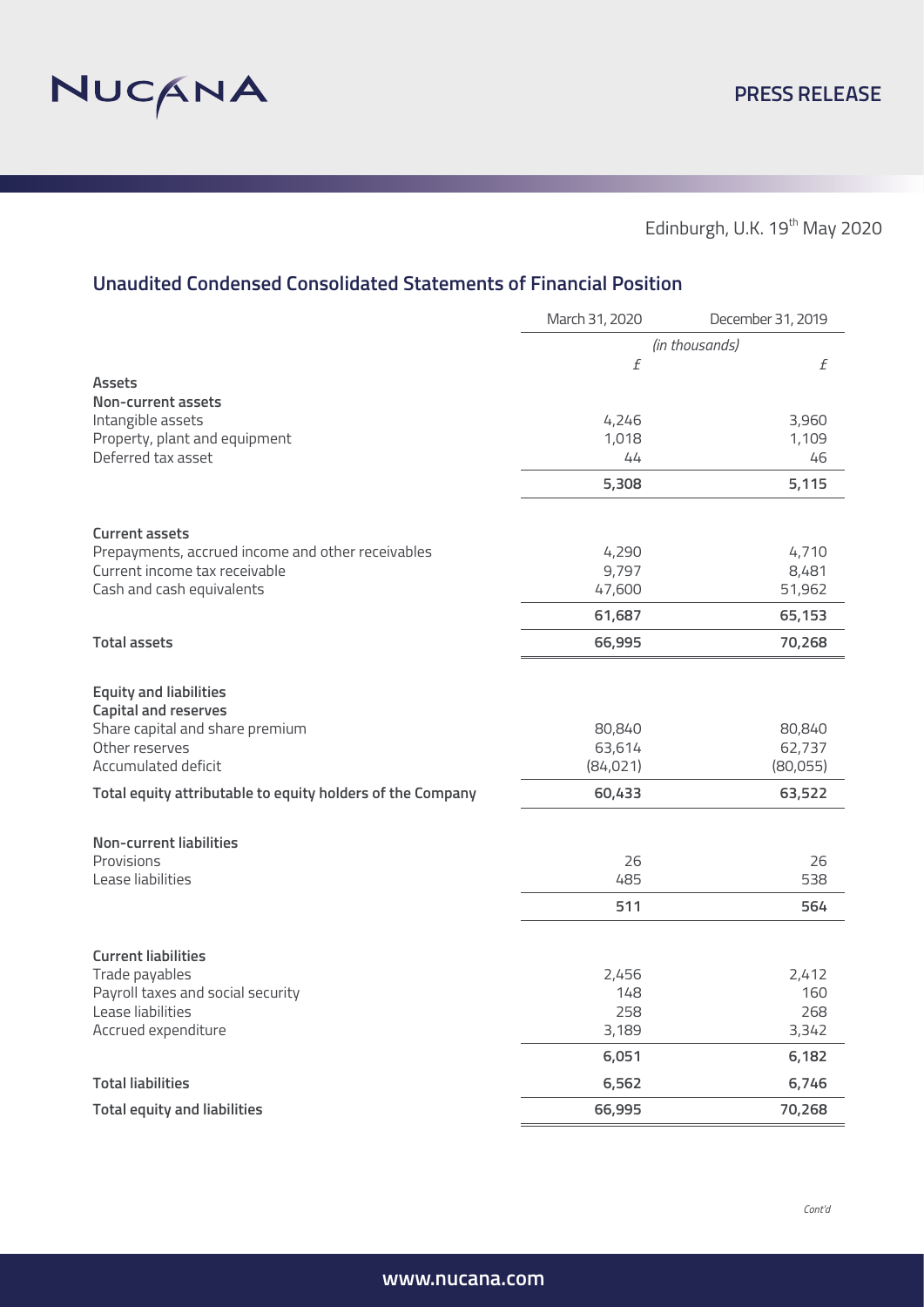

# **Unaudited Condensed Consolidated Statements of Cash Flows**

|                                                                          | For the Three Months Ended March 31, |          |
|--------------------------------------------------------------------------|--------------------------------------|----------|
|                                                                          | 2020                                 | 2019     |
|                                                                          | (in thousands)                       |          |
|                                                                          | $\sqrt{f}$                           | f        |
| Cash flows from operating activities                                     |                                      |          |
| Loss for the period                                                      | (3,966)                              | (5, 357) |
| Adjustments for:                                                         |                                      |          |
| Income tax credit                                                        | (1,310)                              | (1,000)  |
| Amortization and depreciation                                            | 217                                  | 161      |
| Finance income                                                           | (144)                                | (318)    |
| Share-based payments                                                     | 856                                  | 384      |
| Net foreign exchange (gains) losses                                      | (2, 164)                             | 984      |
|                                                                          | (6, 511)                             | (5, 146) |
| Movements in working capital:                                            |                                      |          |
| Decrease (increase) in prepayments, accrued income and other receivables | 423                                  | (402)    |
| Increase (decrease) in trade payables                                    | 44                                   | (197)    |
| Decrease in payroll taxes, social security and accrued expenditure       | (165)                                | (347)    |
| Movements in working capital                                             | 302                                  | (946)    |
| <b>Cash used in operations</b>                                           | (6, 209)                             | (6,092)  |
| Net income tax received                                                  |                                      |          |
| Net cash used in operating activities                                    | (6, 209)                             | (6,092)  |
| Cash flows from investing activities                                     |                                      |          |
| Interest received                                                        | 187                                  | 311      |
| Payments for property, plant and equipment                               | (10)                                 | (18)     |
| Payments for intangible assets                                           | (398)                                | (280)    |
| Net cash (used in) from investing activities                             | (221)                                | 13       |
| <b>Cash flows from financing activities</b>                              |                                      |          |
| Payments for lease liabilities                                           | (73)                                 | (40)     |
| Proceeds from issue of share capital                                     |                                      | 34       |
| Net cash used in financing activities                                    | (73)                                 | (6)      |
| Net decrease in cash and cash equivalents                                | (6,503)                              | (6,085)  |
| Cash and cash equivalents at beginning of period                         | 51,962                               | 76,972   |
| Effect of exchange rate changes on cash and cash equivalents             | 2,141                                | (979)    |
| Cash and cash equivalents at end of period                               | 47,600                               | 69,908   |